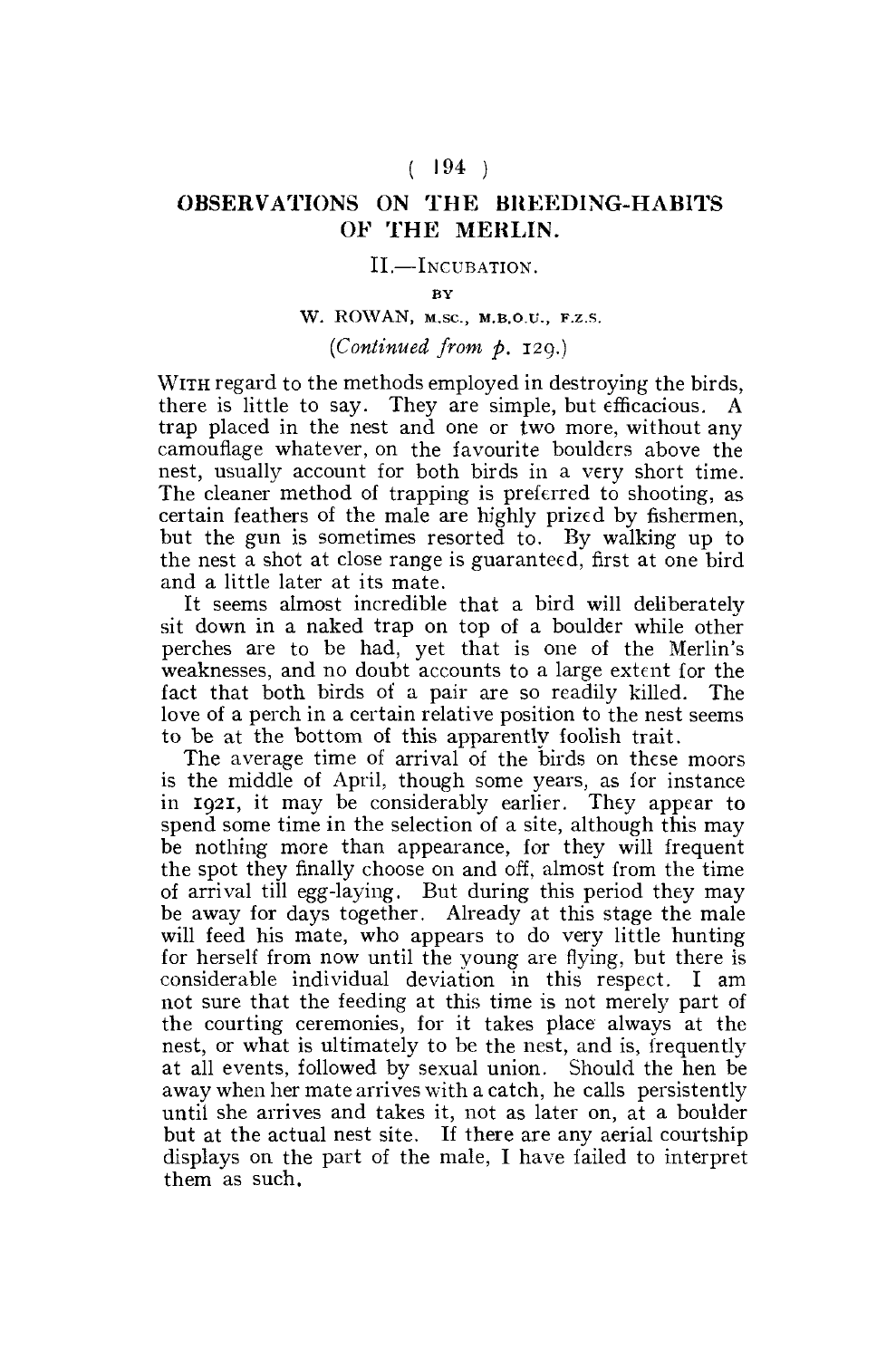The nest is merely a cup in the ground lined with heather (or bracken) debris that may chance to be there. During the early stages of incubation the birds amuse themselves by breaking off twigs from the heather within reach and adding them to the nest. In several cases I have noted small bits of bracken in a heather nest, but only if a bracken patch happens to be within a few feet.

The eggs—usually 4, very rarely 5—appear to be laid every second day, but the actual period of incubation I have failed to determine, though it does not seem to commence until the clutch is completed. Both birds then share in the task, the hen on an average taking longer spells than her mate.\* I have only kept night watch over a single pair of sitting birds and in that case at all events the male incubated all night, but this may merely have been an individual idiosyncrasy. The male now regularly does the hunting, the hen but rarely being out of sight of the nest. The moment he arrives with food his mate meets him, takes it and feeds, while he replaces her on the nest and she proceeds to preen or doze on one of the higher boulders.

This year for the first time I had the good fortune to get a pair of sitting birds to face the hide, and thus got a few photographic records of incidents during the period of incubation. Previous attempts had ended in desertion. At this nest the birds had been sitting for nearly a fortnight before the hide went up. As both birds tend to sit tighter as time advances, it is sound policy not to hurry, particularly as they show no worry at being watched from a greater distance the meantime. As stated above, the male sat at night and alternated at intervals with the hen during the day. As a rule, she would sit for about two hours before being relieved by her mate for a period varying from one to two hours. She was seldom away from the eyrie during the cock's spell of incubation ; he was seldom present during hers. She appeared to be fed entirely by him, always taking her meals on the high ground above the nest, but never on a boulder. On rare occasions during the day the male would sit for short periods on one of the perches on the high ground behind the nest, but as a rule he was away, presumably hunting. The Tiercel was far more nervous than his mate, and on being photographed would leave his

\* Birch at one time had four imitation Merlin eggs turned in wood and stained brown, and found that the birds readily accepted these as substitutes for the real thing.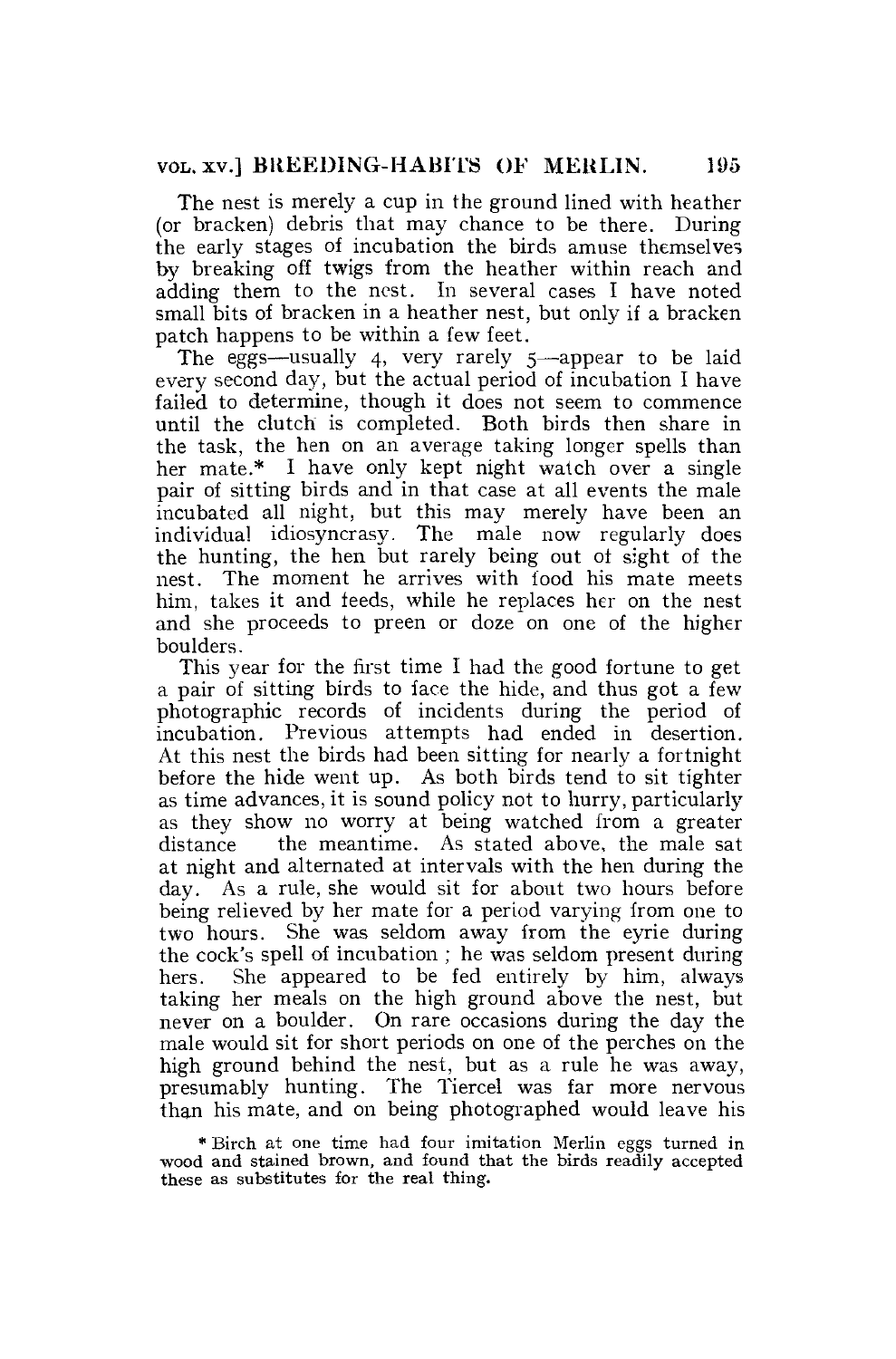task and let the Falcon replace him. More often than not, when it was his turn on, the tact of my getting into the hide would be sufficient to make him leave the care of the eggs to the hen. Her periods on would thus be artificially prolonged, the normal length being ascertained from a distance.

Both birds took great pains to arrange the eggs prior to sitting. They were invariably turned with the help of



MERLIN : Fig. 4. Turning the eggs with foot and beak. *(Photographed by* W. Rowan.)

talon and gaping beak (Fig. 4). The effect of this rough method of handling became more and more apparent as time went on, as minute bits of the outer pigmented shell got chipped off, finally producing eggs very freely sprinkled with small white specks. It was fortunate that the shells were as strong as they were, for many a time the hen, on arriving, landed in the middle of the clutch (Fig. 6), and damage seemed inevitable. But they took no harm. As in the case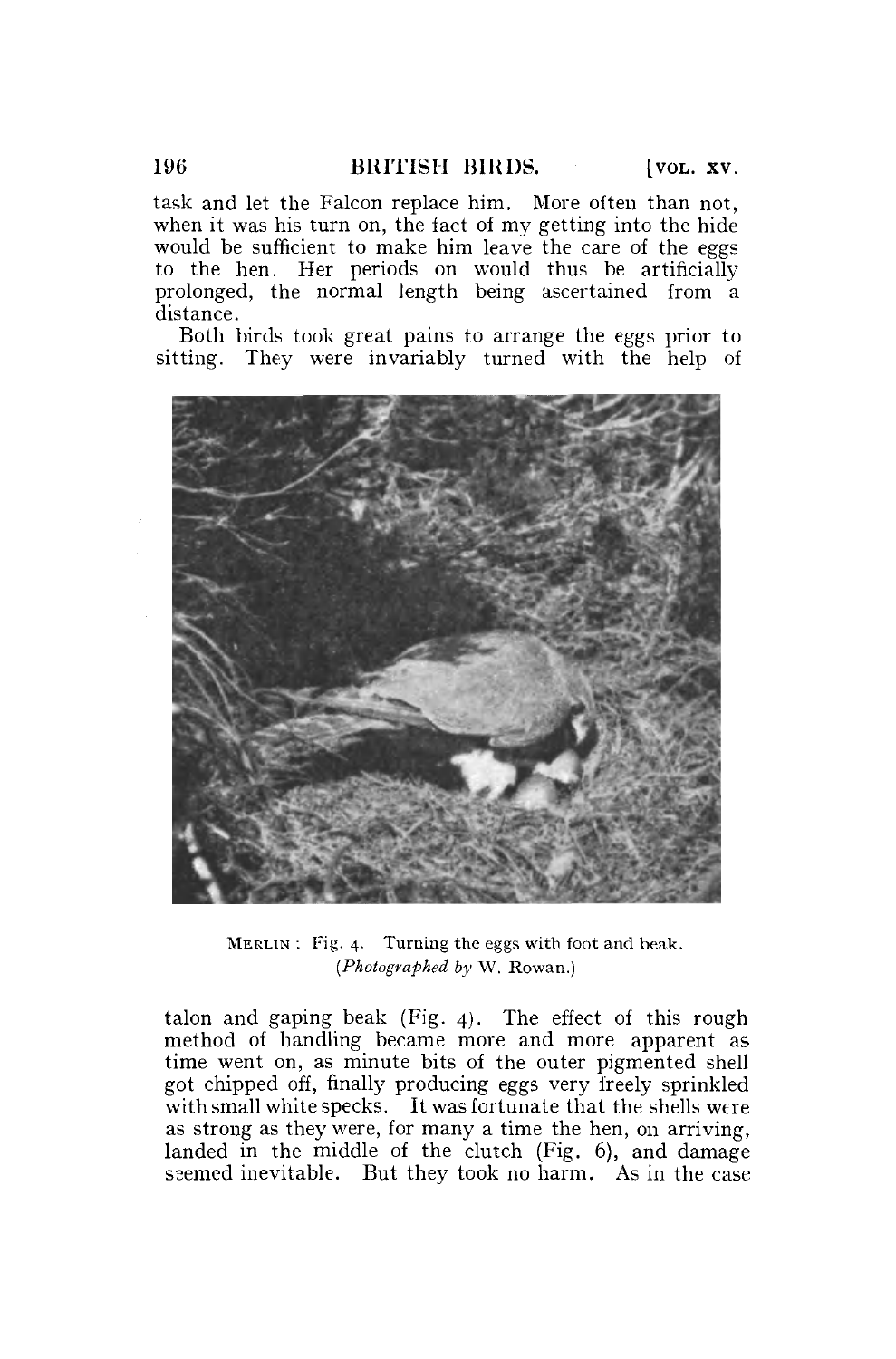### VOL. XV.] BREEDING-HABITS OF MERLIN. 197

of many another species, during incubation the feet are tucked under the eggs, this position being achieved by a rapid side to side shuffle. This resulted in the occasional ejection of one or two eggs out of the nesting cup on the precipitate departure of the parent. On her return she



MERLIN : Fig. 5. Arranging the eggs. *(Photographed by* W. Rowan.)

would collect these again. On one occasion an egg was shot out nearly a foot from the nest and rolled into a small depression. On her return the hen promptly set about restoring it to its fellows. With tail to the nest and wide open beak (Fig. 7) she attempted to roll it backwards between her legs, but it was too well lodged to be readily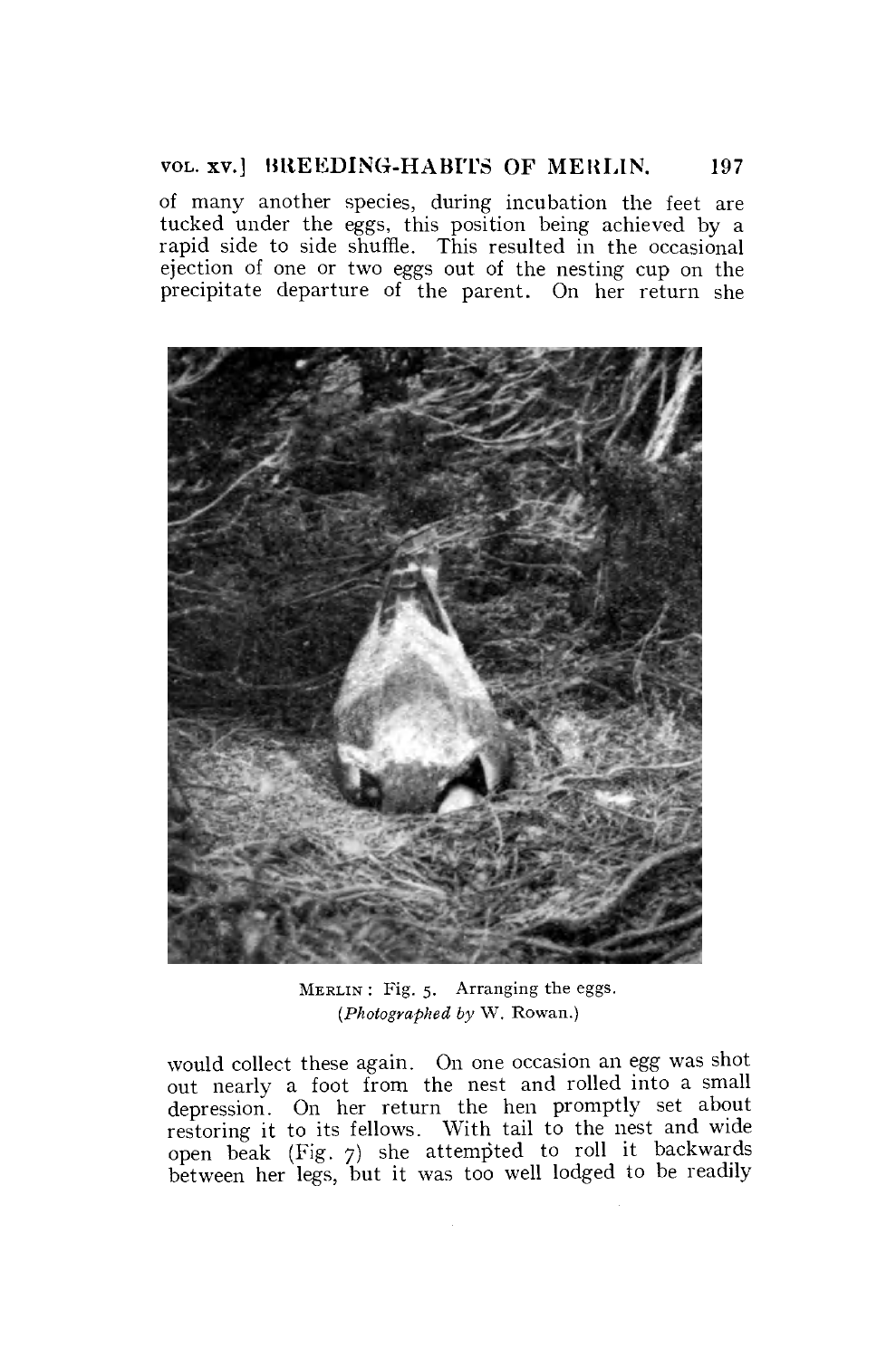moved. After several attempts she gave this up **and**  endeavoured to roll the three to the one. The fact that they kept sliding back into the nesting cup frustrated this effort, and ended in her sitting in despair between the one egg and the three. After several minutes of despondency she made another assault on the single egg, finally hoisting



MERLIN : Fig. 6. Hen alighting in middle of eggs. *(Photographed by* W. Rowan.)

it out of its bed successfully, when it was rolled home without further trouble.

For a number of days the weather was extremely hot. Both birds showed great depression, sitting with gaping mouth and tail and wings drooping (Fig. 8). During the intense heat the hen would sometimes stand, panting, over the eggs for an hour with wings hanging  $(Fig, g)$  as though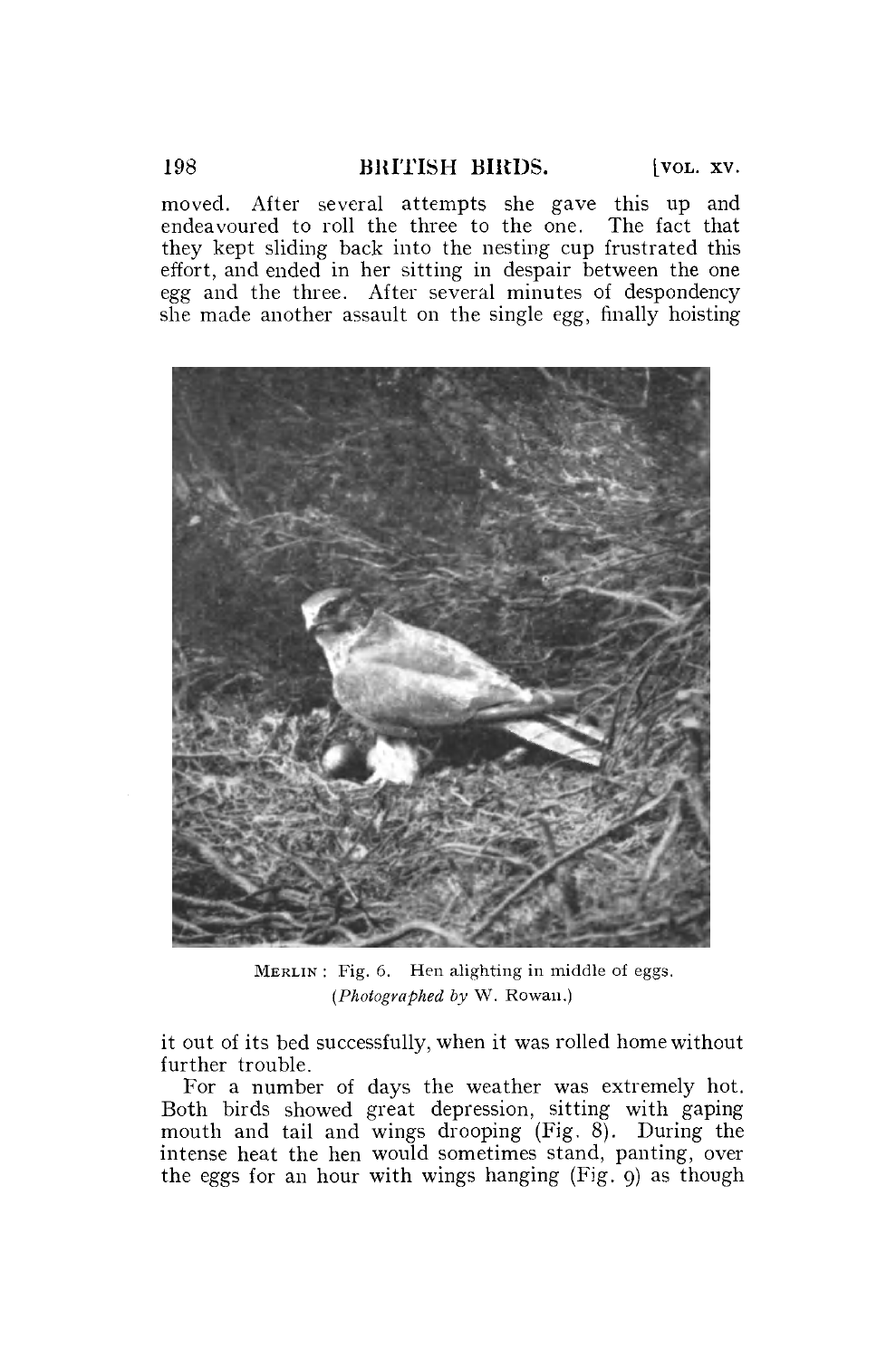#### VOL. XV.] BREEDING-HABITS OF MERLIN. 199

to keep the sun's rays off her eggs, and fearing even the heat of her own body. This was not the result of nervousness at the camera, for at slightly cooler times she would incubate normally and she would, moreover, stand in similar manner in the absence of the lens. At times she would rest with one foot on an egg, the other on the ground. The cock behaved in much the same way during the great heat.



MERLIN : Fig. 7. Collecting a stray egg. Note the wide open beak. *(Photographed by* W. Rowan.)

Except to alleviate occasional itching the hen never preened during incubation. This was kept as a pastime for her spells on the boulders while the male was on duty. At times she would sit motionless for minutes together with gaze fixed here or there on the horizon, promptly to resume her preening. Occasionally she would move from one boulder to another. If there was any signal between the birds at changing time, it escaped me. As far as I could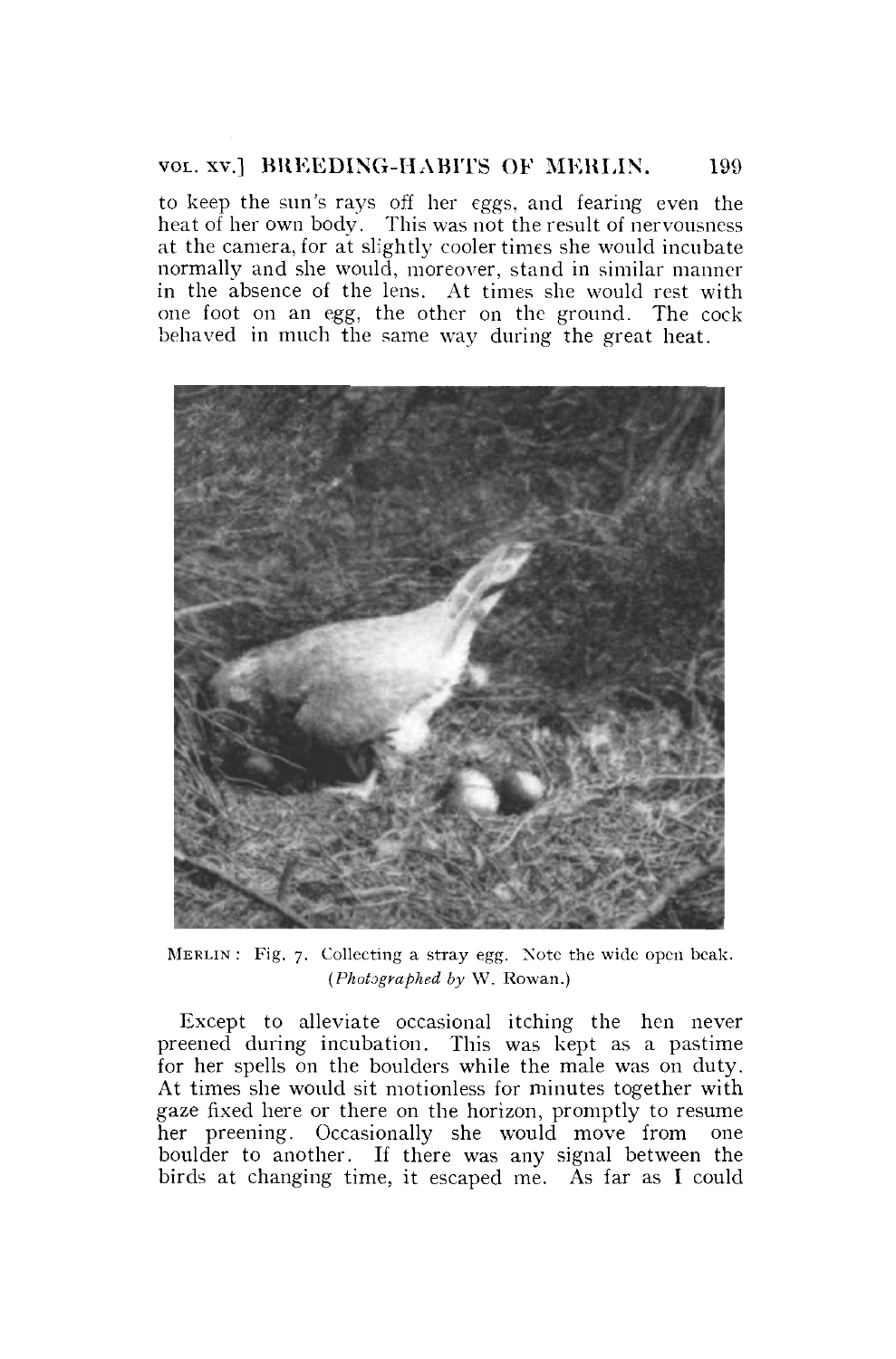determine the male left when so inclined and his mate came on. Both birds on arrival at the nest uttered a very soft monosyllabic "Tick," which would have been quite inaudible at any considerable distance.

Food, as far as I could determine from the remains on the hilltop, consisted entirely of Pipits. (Feeding always took place too far away to make a hazard as to the prey.) That



MERLIN : Fig. 8. Cock brooding in heat. *(Photographed by* W. Rowan.)

some Merlins do feed on Grouse chicks is unfortunately only too true. This is particularly noticeable during years such as 1921, when the hatching time of the Grouse comes early in the Merlin season. They seem only to feed on small chicks and their total depredations are probably not very serious as a result, particularly as only some individuals appear to indulge in this luxury. With this statement the keepers are agreed. Some of the evidence as to the culpability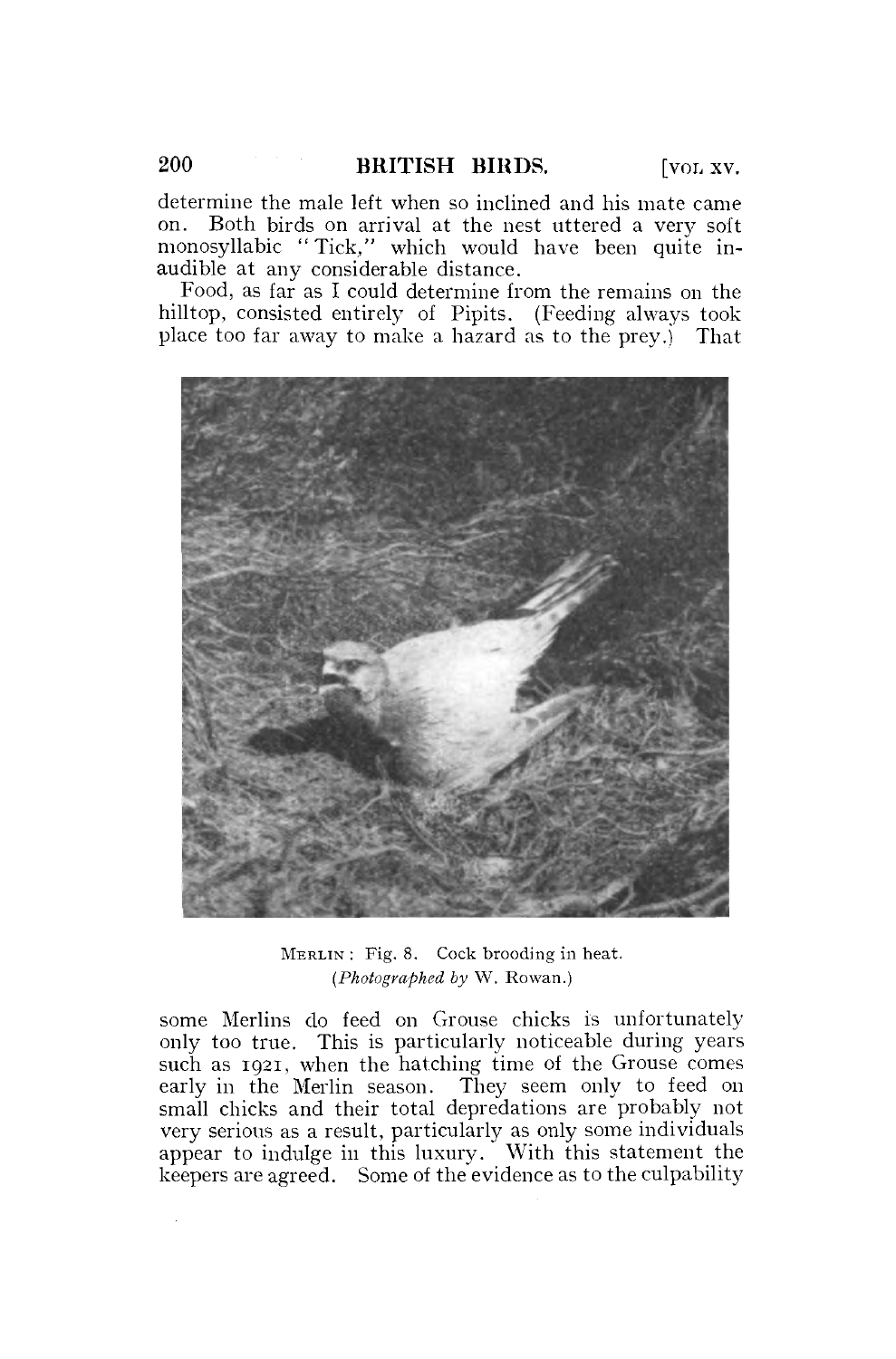#### VOL. xv.] BREEDING-HABITS OF MERLIN. 201

of the Merlin is very amusing and quite irrefutable. For instance, it happened one day this year that a keeper was sitting under a boulder on the bank of a stream opposite a Merlin's eyrie, waiting for the return of the cock, knowing that the hen would reveal the nest by rising to meet him. Presently the Tiercel soared over his head from behind, saw



MERLIN : Fig. 9. Hen shading the eggs. *(Photographed by* W. Rowan.)

him just before giving the food call and in fright dropped his prey, which fell on to the watcher's shoulder—a Grouse chick. On another occasion a cock was shot with a chick in his talons.

In connection with feeding it will be seen below that during the rearing time the young are fed entirely by the hen, though the prey is caught by the cock. The only